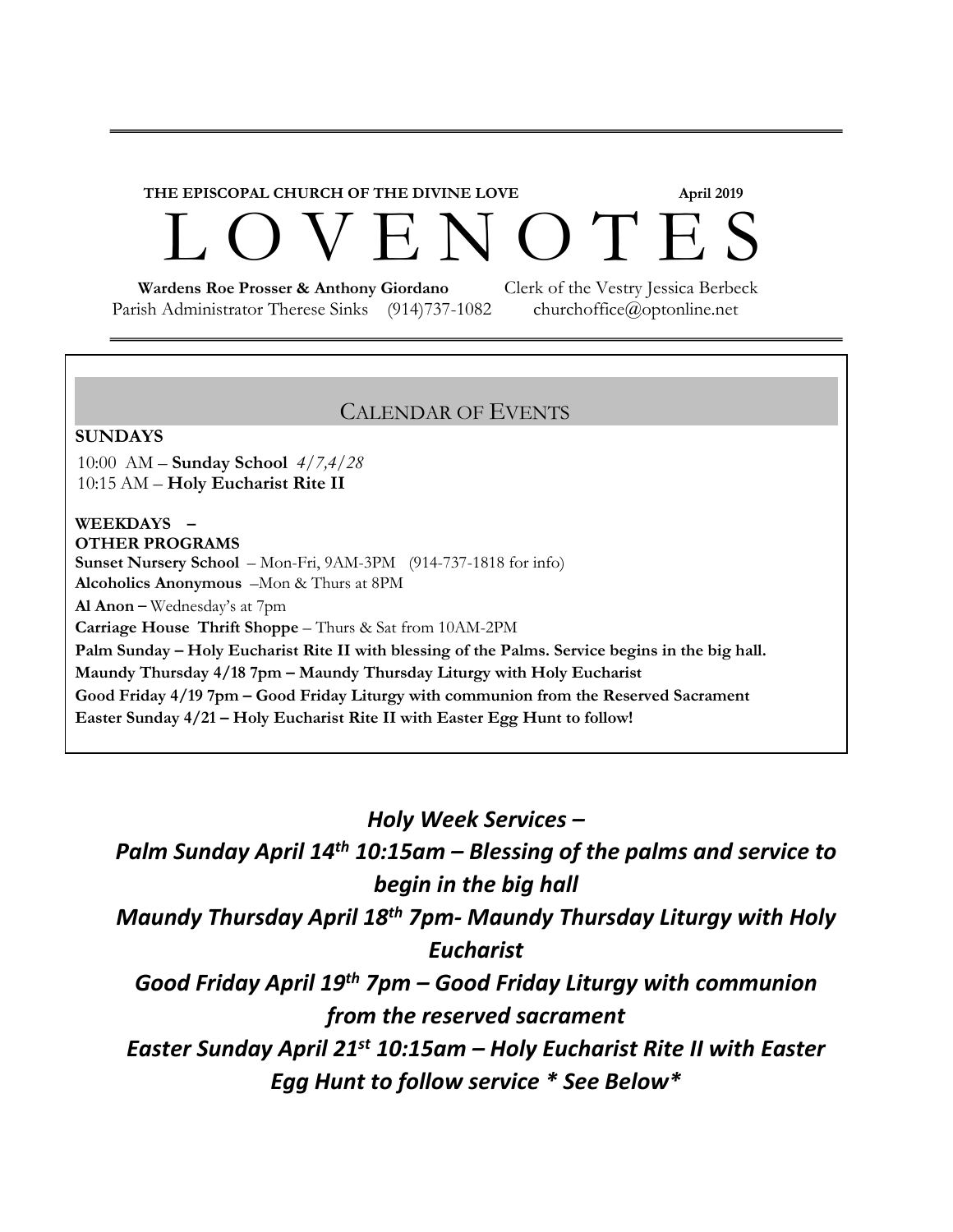

### Easter Egg Hunt to follow our 10:15am Easter Sunday Service!

## Children will meet on the playground behind the Parish Hall. Bags will be given out for collecting eggs! All children are welcome!!!!



[This Photo](http://commons.wikimedia.org/wiki/File:20110423_Easter_eggs_(3).jpg) by Unknown Author is licensed under [CC BY-SA](https://creativecommons.org/licenses/by-sa/3.0/)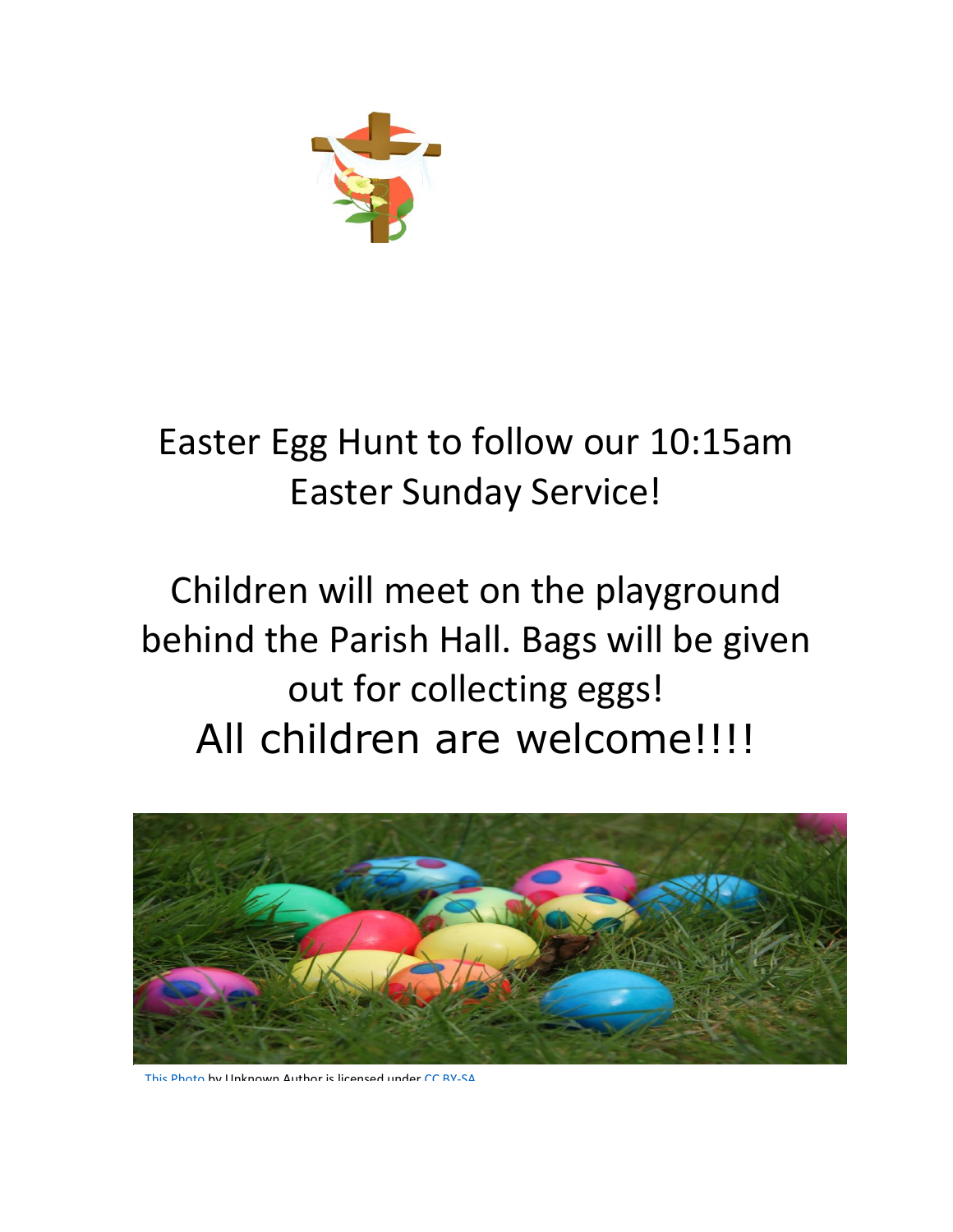Hello from Sunset Nursery School!

*"The winter has past, the rain is over and gone, the flowers appear on the earth, the time of singing has come"* Song of Soloman 2:11-12

The warmth of the sun shine, the buds on the trees, the birds singing, and the flowers poking through the earth all remind us that new beginnings always make us happy and hopeful! What a wonderful time of year. We welcome April with open arms!

This is a very exciting month at Sunset. We are looking forward to hearing the children running around laughing and giggling in the playground, going on nature walks and everyone enjoying the abundance of sunshine that this month brings.

We have been busy making spring decorations in our classroom to put up all over the school, as the seasons change, so does the décor, books and material in our school. We've been painting using soft pastel colors and we've even changed the color of the playdough! It's fun to see the children discover the changes we make to keep Sunset fresh and exciting for them.

Camp registration will begin soon. If you are interested in camp, please be sure to call and hear more about this summer program. Registration for September 2019 is in full swing with only a handful of spots left. If you have not yet signed up, please be sure to call the school. Thank you, always, for your support and prayers for our school, the children and the teachers. We are truly blessed to spend our days together.

Melissa Wassil,

Director